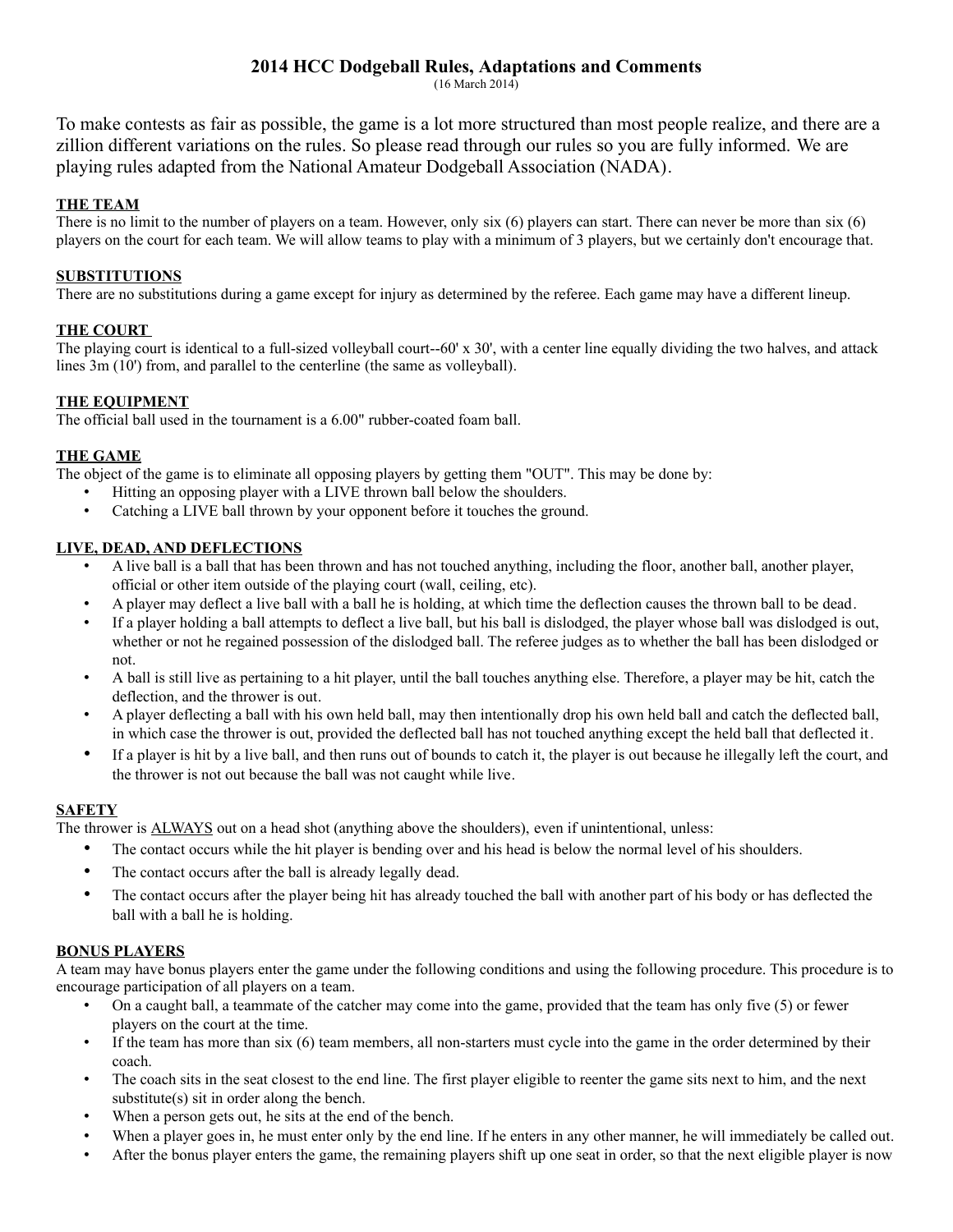sitting next to the coach.

After all substitutes have reentered the game, starters who have gotten out may reenter the game in the same order in which they were eliminated.

### **BOUNDARIES**

- During play, all players must remain within the boundary lines, or they will be out.
- A player who touches an end line or a side line is out (like in basketball).
- Players may touch the center line, but not cross over it (like in volleyball). Exception: on the opening rush, players may cross over the center line.
- Bonus players must enter the game only through the end line.

# **DISQUALIFIED PLAYERS**

- Must immediately leave the game by the shortest route to any sideline or end line.
- All bench personnel must remain seated during the game.

# **RETRIEVING BALLS**

- Players may leave the boundaries through their end line only to retrieve stray dead balls on their side of the center line extended. They must promptly return through their end line.
- A player who is hit while outside the boundary retrieving a ball is NOT out.
- A player who has left the boundary may not loiter outside the boundary as a protection from being hit.
- Players may retrieve balls by reaching across the sideline provided no part of their body touches the court on or outside the boundary line.
- Players may retrieve balls by reaching across the center provided no part of their body touches completely on the other side of the court (but they can touch the line).
- Fans or teammates on the bench may roll balls back onto the court, but neither fans nor teammates not in the game may position themselves to shag balls favoring one team over another, or get up to go retrieve balls that a player can legally retrieve.

# **THE OPENING RUSH**

Game begins by placing the dodgeballs along the center line – three (3) spread out on one side of the middle of the center line and three (3) spread out on the other (but not too close to either sideline). Players then take a position behind their end line. Following a signal by the center referee, teams may approach the center line to retrieve the balls. This signal officially starts the contest. Teams may only retrieve the three (3) balls to their right side of the middle of the center line. Once a ball is retrieved, the ball must pass behind the attack line before it can be legally thrown at an opponent.

- If there is a false start by one team, the official moves one ball from the side of the offending team to the side of the other team, and they redo the opening rush.
- If balls are left on the center line after the initial rush, either team to go retrieve the balls.

### **5-SECOND VIOLATION**

In order to reduce stalling, a violation will be called if a team in the lead has most of the balls on their side of the court (also applies to tied teams), and they are not making an attempt to attack. We want the games to keep moving. The officials will be instructed to start a 5-second start a count down if the official feels the team with the disproportionate number of balls is taking too long to attack. If they don't attack, the referee stops play and gives a ball to the other team.

- 1. 1st violation: The balls are divided evenly and play resumes.
- 2. 2nd violation: The non-offending team gets a free throw at the other team, and the thrower isn't out if his ball is caught.

# **TIMING AND WINNING A GAME**

Game time is 3 minutes. However the game will also end when one team legally eliminates all opposing players. If neither team has been eliminated at the end of the 3 minutes, the team with the greater number of players remaining will be declared the winner.

# **TIES**

If both teams have the same number of players remaining at the end of regulation time, an overtime game of 3 minutes will be played. Those players remaining at the end of the tied game must start the overtime game.

### **TOURNAMENT FORMAT**

- Pool play: Each team will play two games against each of the other teams in their pool.
- Single elimination round: Paired teams play the best 2 of 3 games, except for the championship, which will be the best 3 of 5.
- Pool play will determine seeding for the single elimination round. Some or all of the pool play teams will advance to the single elimination round, depending on the number of teams participating.

### **SCORING**